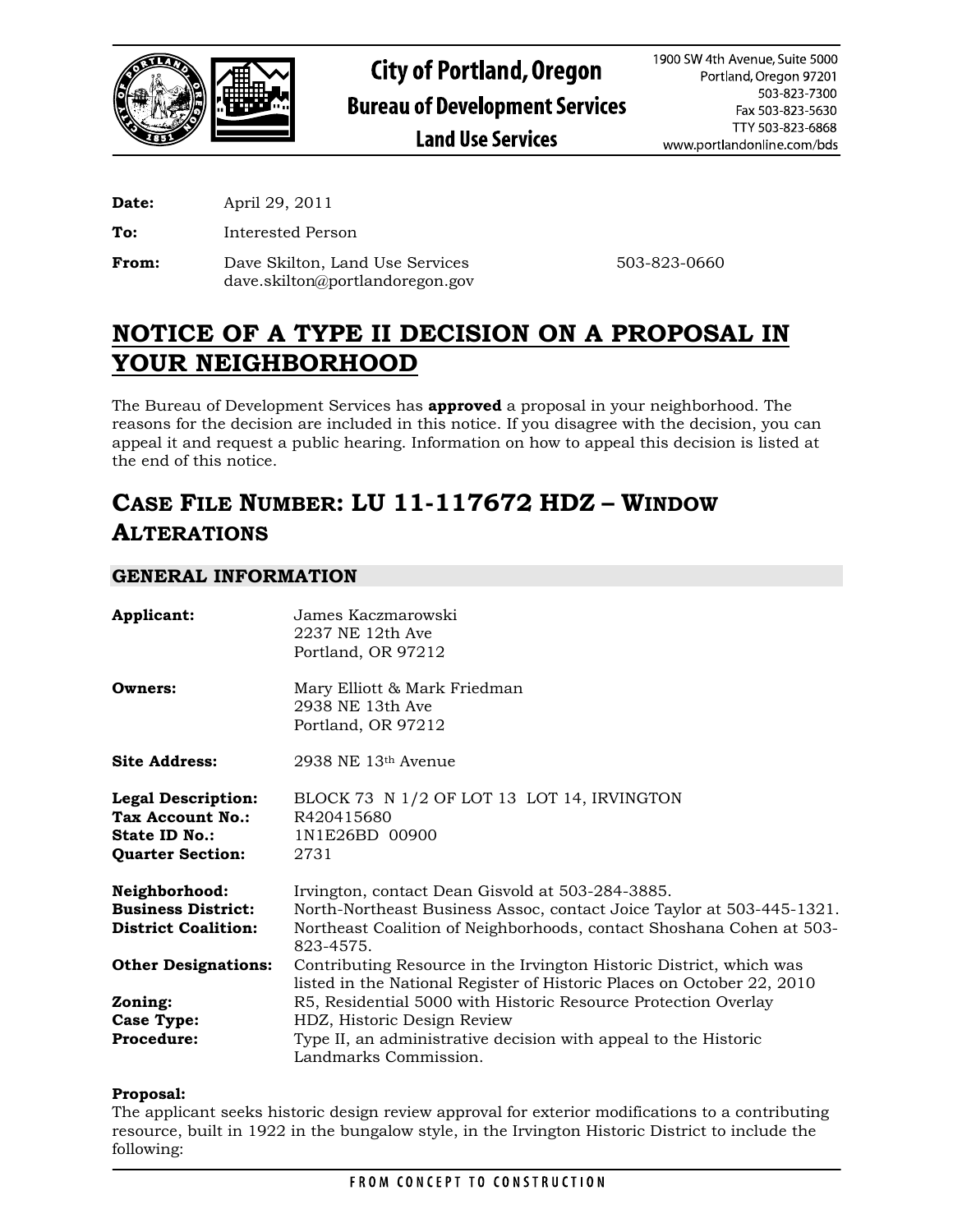- Removing one vinyl window on the second floor of the east elevation;
- Removing one vinyl window on the second floor at the rear of the north elevation;
- Moving one three-part original wood window on the second floor of the east elevation;
- Installing one new custom-built wood casement window on the second floor of the rear of the east elevation;
- New wood siding to match existing siding in profile to patch and repair removed window openings; and
- New wood trim around the new wood casement window to match existing window trim.

Exterior renovations, including window removal and replacement, within a historic district require historic design review.

### **Relevant Approval Criteria:**

In order to be approved, this proposal must comply with the approval criteria of Title 33, Portland Zoning Code. The relevant criteria are:

33.846.060.G Approval Criteria

# **ANALYSIS**

**Site and Vicinity:** The subject property is not identified as to original ownership in the National Register of Historic Places documentation for the Irvington Historic District. Its type is noted a Bungalow with Arts and Crafts stylistic overtones, and it has had a well-integrated gable dormer added on the roof.

Platted in the late Nineteenth Century, today's Irvington Historic District represents the first additions to Portland that employed restrictive covenants from the outset. These included the exclusion of most non-residential uses from the interior of the neighborhood, and where nonresidential uses were allowed, such as the fire station and the telephone exchange, the buildings were purposely disguised to appear more residential in character. Other deed restrictions excluded minority groups, established uniform front setbacks, and required minimum expenditure on new buildings. The area developed generally from southwest to northeast and its growth was greatly influenced by the installation of streetcar lines that introduced an easy commuting option to downtown.

The contributing resources in Irvington range in design character from expressions of the late Victorian Era styles, especially Queen Anne, through the many Period Revival modes of the early decades of the Twentieth Century, to a few early modernist examples. There is also a wide diversity in the sizes of lots and houses. In terms of the streetscape, the numbered northsouth avenues in Irvington vary dramatically in width, and they mostly form rather long block faces which the houses generally face. The named east-west street block faces are more consistent in length, almost all being traditional 200' Portland blocks. All are lined with mature street trees. Original development in many cases included garages or other accessory structures, typically facing side streets on corner lots and accessed by a variety of driveway types on mid-block sites. Garages that were added after original construction, but still within the historic period, were sometimes built at the sidewalk and/or out of architectural character with the house.

**Zoning:** The R5 single-dwelling zone is intended to preserve land for housing and to provide housing opportunities for individual households. The zone implements the comprehensive plan policies and designations for single-dwelling housing. Minimum lot size is 3,000 square feet, with minimum width and depth dimensions of 36 and 50 feet, respectively. Minimum densities are based on lot size and street configuration. Maximum densities are 1 lot per 5,000 square feet of site area.

The Historic Resource Protection overlay is comprised of Historic and Conservation Districts, as well as Historic and Conservation Landmarks and protects certain historic resources in the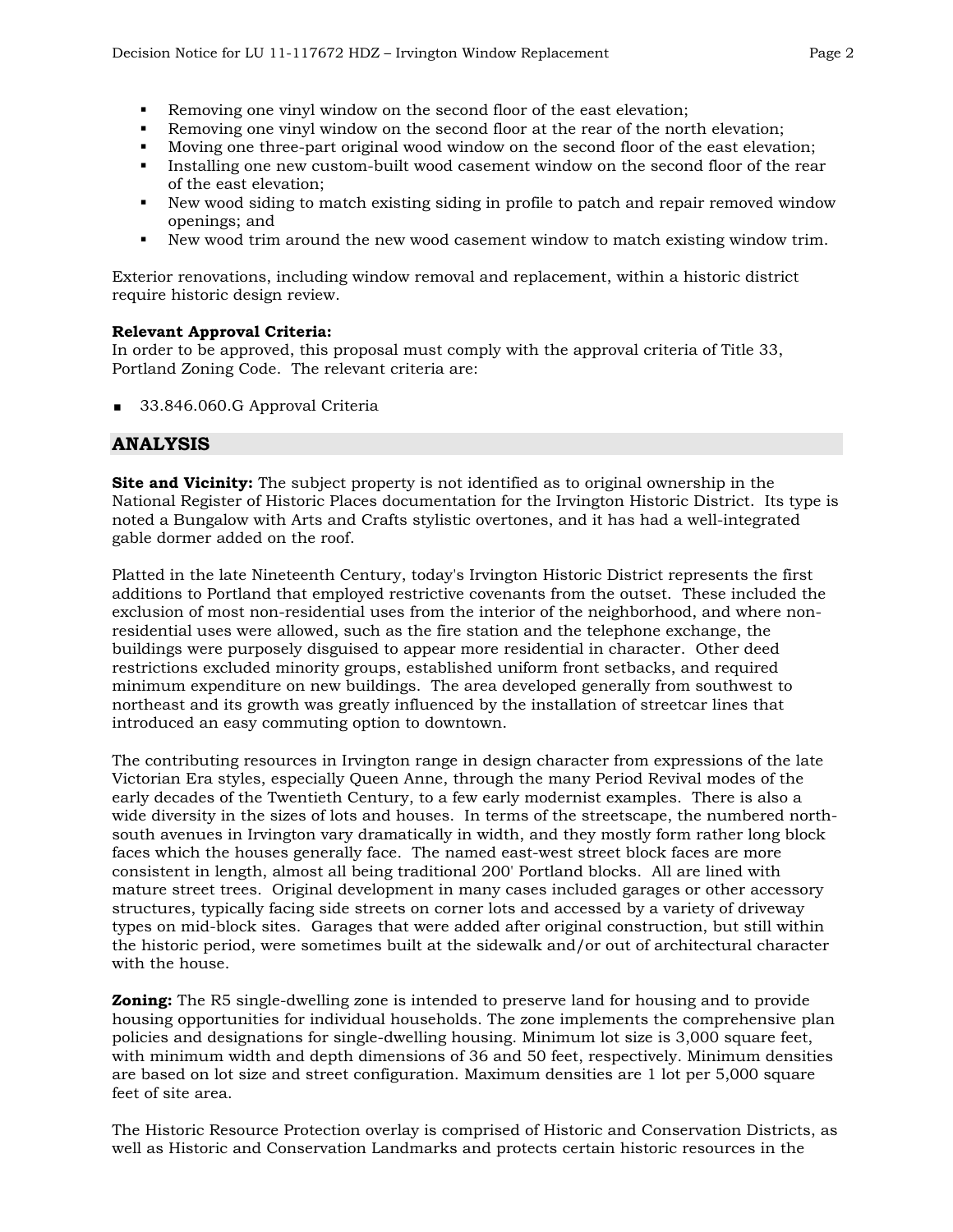region and preserves significant parts of the region's heritage. The regulations implement Portland's Comprehensive Plan policies that address historic preservation. These policies recognize the role historic resources have in promoting the education and enjoyment of those living in and visiting the region. The regulations foster pride among the region's citizens in their city and its heritage. Historic preservation beautifies the city, promotes the city's economic health, and helps to preserve and enhance the value of historic properties.

**Land Use History:** City records indicate there are no prior land use reviews for this site.

**Public Notice:** A Notice of Proposal in Your Neighborhood was mailed on March 25, 2011.

**Agency Review:** None of the notified Bureaus has responded with issues or concerns:

**Neighborhood Review:** One responses has been received from either the Neighborhood Association or notified property owners in response to the proposal.

 On April 18, 2011 Dean Gisvold, Chair of the Irvington Community Association Land Use Committee, wrote on behalf of the Committee with the following comment:

"The Committee has no objections to the proposal so long as the trim, siding, and sills match those on the existing house. We assume that wood windows would be replaced with wood windows."

**Staff Response:** All new trims siding and sills will match the existing materials, and the proposed new window is a wood casement. While moving an existing, three-part, wood window slightly is part of the proposal, no replacement of existing wood windows is included.

# **ZONING CODE APPROVAL CRITERIA**

# **Chapter 33.846.060 - Historic Design Review**

### **Purpose of Historic Design Review**

Historic Design Review ensures the conservation and enhancement of the special characteristics of historic resources.

#### **Historic Design Review Approval Criteria**

Requests for historic design review will be approved if the review body finds the applicant has shown that all of the approval criteria have been met.

**Findings:** The site is within the Irvington Historic District and the proposal is for nonexempt treatment. Therefore Historic Design Review approval is required. The approval criteria are those listed in *33.846.060 G – Other Approval Criteria*.

*Staff has considered all guidelines and addressed only those applicable to this proposal.* 

### **33.846.060 G - Other Approval Criteria**

**1. Historic character.** The historic character of the property will be retained and preserved. Removal of historic materials or alteration of features and spaces that contribute to the property's historic significance will be avoided.

**Findings:** The proposed minor alterations will be located at the rear of the house and out of public view, and will therefore not have an adverse effect on the character of the listed resource, which is the Irvington Historic District. No removal of historic materials is proposed. *This criterion is met.* 

**8. Architectural compatibility.** New additions, exterior alterations, or related new construction will be compatible with the resource's massing, size, scale, and architectural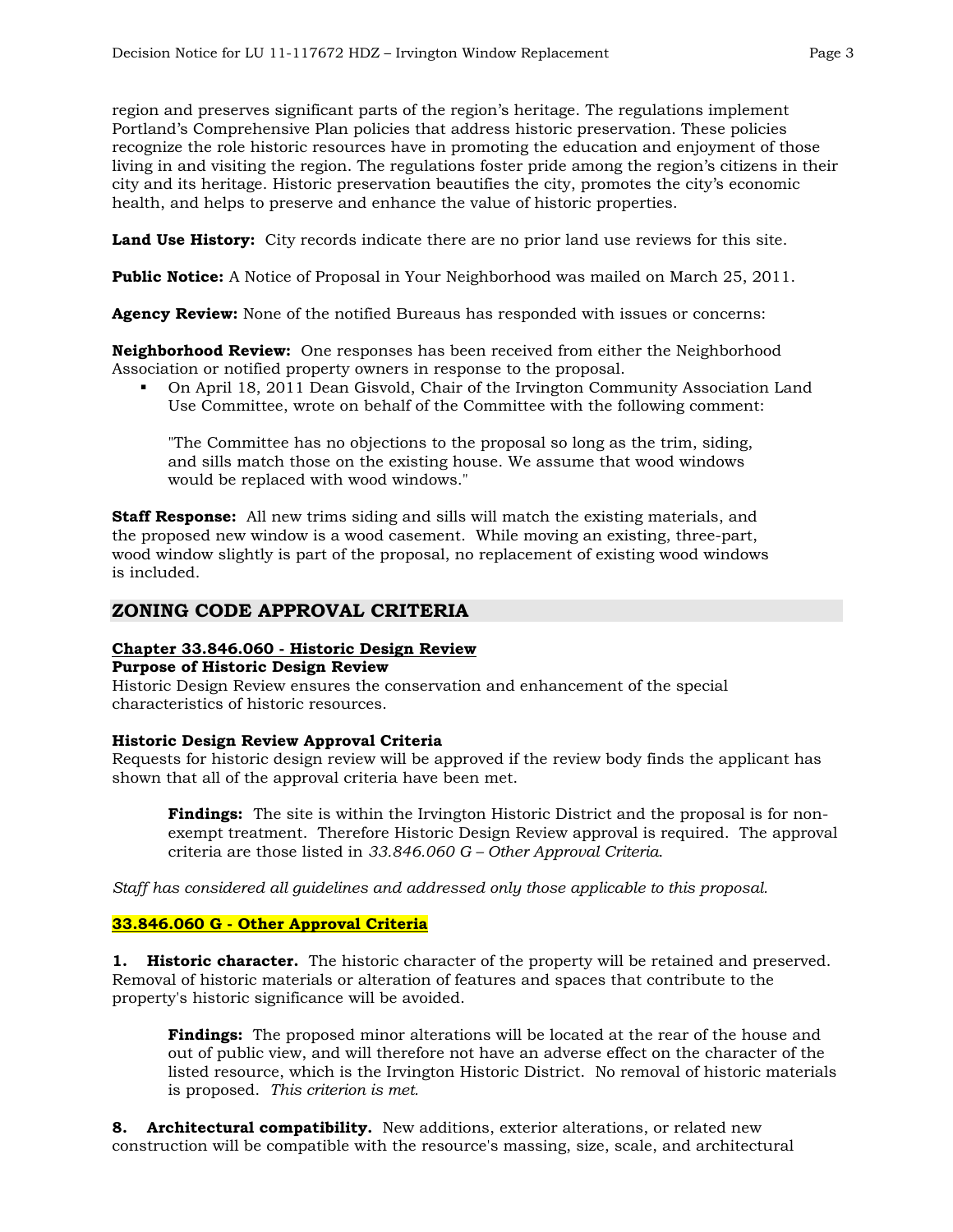features. When retrofitting buildings or sites to improve accessibility for persons with disabilities, design solutions will not compromise the architectural integrity of the historic resource.

**Findings:** Proposed new materials will match the existing in form and type. Two existing vinyl windows will be eliminated and one small new wooden will be installed in an inconspicuous location. *This criterion is met.* 

### **DEVELOPMENT STANDARDS**

Unless specifically required in the approval criteria listed above, this proposal does not have to meet the development standards in order to be approved during this review process. The plans submitted for a building or zoning permit must demonstrate that all development standards of Title 33 can be met, or have received an Adjustment or Modification via a land use review prior to the approval of a building or zoning permit.

### **CONCLUSIONS**

The proposal reverses several incompatible earlier alterations, and makes other minor changes with matching materials and in appropriately inconspicuous locations.

The purpose of the Historic Design Review process is to ensure that additions, new construction, and exterior alterations to historic resources do not compromise their ability to convey historic significance. This proposal meets the applicable Historic Design Review guidelines and therefore warrants approval.

## **ADMINISTRATIVE DECISION**

Approval of exterior alterations to a contributing resource in the Irvington Historic District;

Approval per Exhibits C-1 through C-3 signed and dated April 22, 2011, subject to the following condition:

A. As part of the building permit application submittal, each of the 4 required site plans and any additional drawings must reflect the information and design approved by this land use review as indicated in Exhibits C-1 through C-3. The sheets on which this information appears must be labeled, "Proposal and design as approved in Case File # LU 11-117672 HDZ. No field changes allowed."

#### **Staff Planner: Dave Skilton**

| Decision rendered by: |                                                                                                                                                                                                                                                                                            | Dave Shiton | on April 22, 2011. |
|-----------------------|--------------------------------------------------------------------------------------------------------------------------------------------------------------------------------------------------------------------------------------------------------------------------------------------|-------------|--------------------|
|                       | $\mathbf{D}$ and the solution $\mathbf{D}$ is the second function of $\mathbf{D}$ and $\mathbf{D}$ and $\mathbf{D}$ and $\mathbf{D}$ and $\mathbf{D}$ and $\mathbf{D}$ and $\mathbf{D}$ and $\mathbf{D}$ and $\mathbf{D}$ and $\mathbf{D}$ and $\mathbf{D}$ and $\mathbf{D}$ and $\mathbf$ |             |                    |

By authority of the Director of the Bureau of Development Services

#### **Decision mailed: April 29, 2011**

**About this Decision.** This land use decision is **not a permit** for development. Permits may be required prior to any work. Contact the Development Services Center at 503-823-7310 for information about permits.

**Procedural Information.** The application for this land use review was submitted on March 3, 2011, and was determined to be complete on **March 15, 2011**.

*Zoning Code Section 33.700.080* states that Land Use Review applications are reviewed under the regulations in effect at the time the application was submitted, provided that the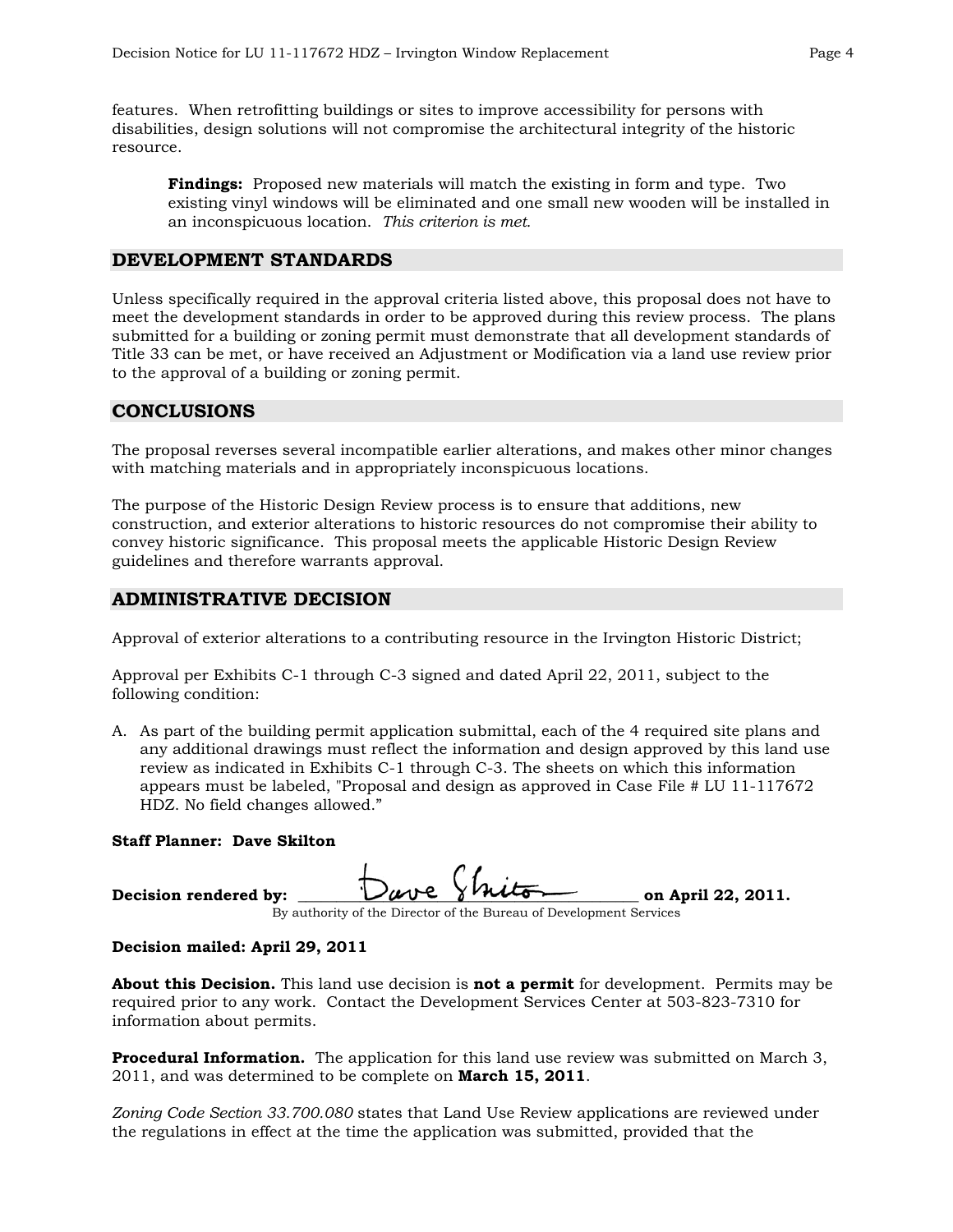application is complete at the time of submittal or complete within 180 days. Therefore this application was reviewed against the Zoning Code in effect on March 3, 2011.

*ORS 227.178* states the City must issue a final decision on Land Use Review applications within 120-days of the application being deemed complete. The 120-day review period may be waived or extended at the request of the applicant. In this case, the applicant did not waive or extend the 120-day review period. Unless further extended by the applicant, **the 120 days will expire on: July 14, 2011.**

#### **Some of the information contained in this report was provided by the applicant.**

As required by Section 33.800.060 of the Portland Zoning Code, the burden of proof is on the applicant to show that the approval criteria are met. The Bureau of Development Services has independently reviewed the information submitted by the applicant and has included this information only where the Bureau of Development Services has determined the information satisfactorily demonstrates compliance with the applicable approval criteria. This report is the decision of the Bureau of Development Services with input from other City and public agencies.

**Conditions of Approval.** If approved, this project may be subject to a number of specific conditions, listed above. Compliance with the applicable conditions of approval must be documented in all related permit applications. Plans and drawings submitted during the permitting process must illustrate how applicable conditions of approval are met. Any project elements that are specifically required by conditions of approval must be shown on the plans, and labeled as such.

These conditions of approval run with the land, unless modified by future land use reviews. As used in the conditions, the term "applicant" includes the applicant for this land use review, any person undertaking development pursuant to this land use review, the proprietor of the use or development approved by this land use review, and the current owner and future owners of the property subject to this land use review.

**Appealing this decision.** This decision may be appealed to the Historic Landmarks Commission, which will hold a public hearing. Appeals must be filed **by 4:30 PM on May 13, 2011** at 1900 SW Fourth Ave. Appeals can be filed Tuesday through Friday on the first floor of the Development Services Center until 3 p.m. After 3 p.m. and Mondays, appeals must be submitted to the receptionist at the front desk on the fifth floor. **An appeal fee of \$250 will be charged**. The appeal fee will be refunded if the appellant prevails. There is no fee for ONI recognized organizations appealing a land use decision for property within the organization's boundaries. The vote to appeal must be in accordance with the organization's bylaws. Assistance in filing the appeal and information on fee waivers is available from BDS in the Development Services Center. Please see the appeal form for additional information.

The file and all evidence on this case are available for your review by appointment only. Please call the Request Line at our office, 1900 SW Fourth Avenue, Suite 5000, phone 503-823-7617, to schedule an appointment. I can provide some information over the phone. Copies of all information in the file can be obtained for a fee equal to the cost of services. Additional information about the City of Portland, city bureaus, and a digital copy of the Portland Zoning Code is available on the internet at [www.portlandonline.com](http://www.ci.portland.or.us/).

**Attending the hearing.** If this decision is appealed, a hearing will be scheduled, and you will be notified of the date and time of the hearing. The decision of the Historic Landmarks Commission is final; any further appeal must be made to the Oregon Land Use Board of Appeals (LUBA) within 21 days of the date of mailing the decision, pursuant to ORS 197.620 and 197.830. Contact LUBA at 550 Capitol St. NE, Suite 235, Salem, Oregon 97301, or phone 1-503-373-1265 for further information.

Failure to raise an issue by the close of the record at or following the final hearing on this case, in person or by letter, may preclude an appeal to the Land Use Board of Appeals (LUBA) on that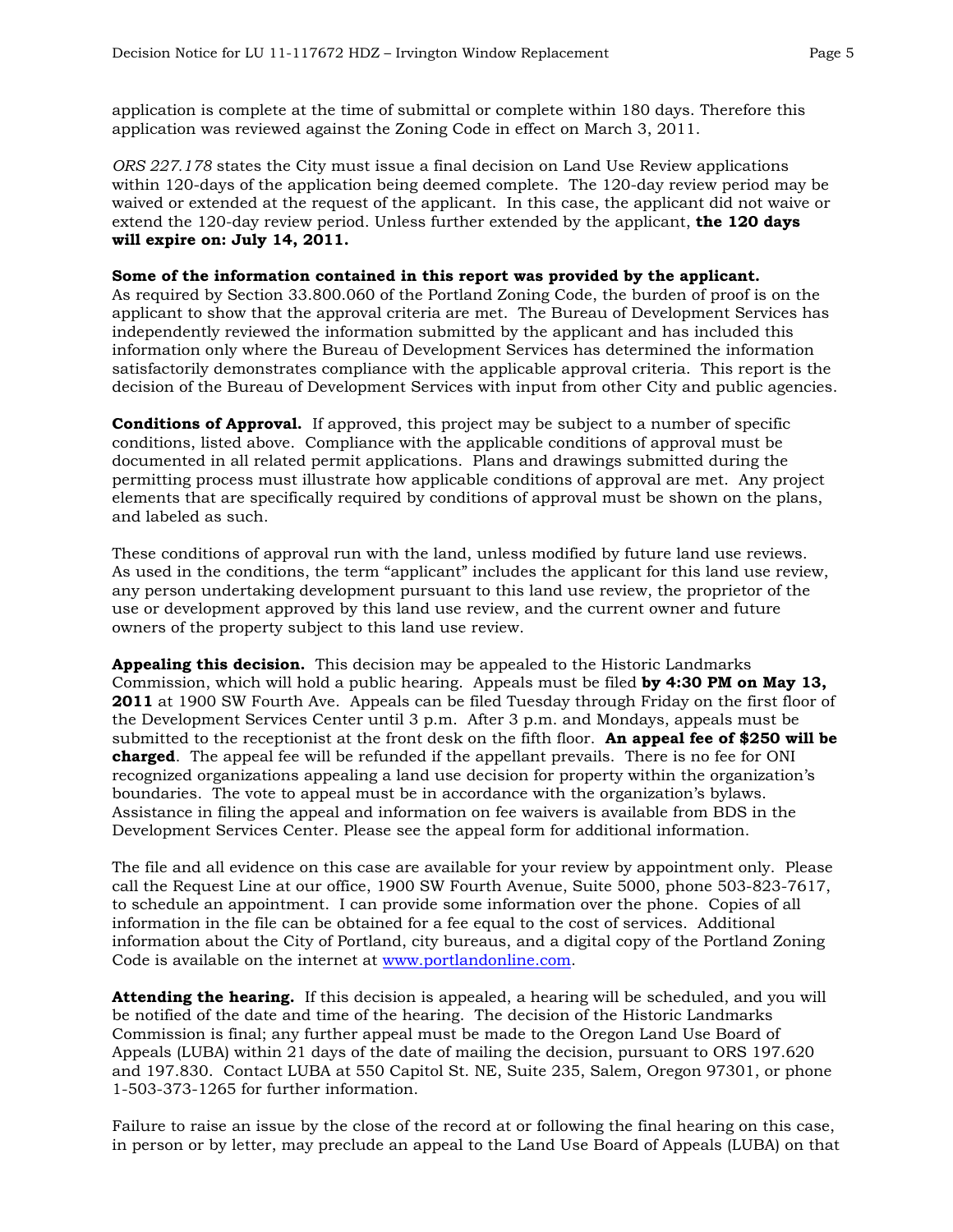issue. Also, if you do not raise an issue with enough specificity to give the Historic Landmarks Commission an opportunity to respond to it, that also may preclude an appeal to LUBA on that issue.

## **Recording the final decision.**

If this Land Use Review is approved the final decision must be recorded with the Multnomah County Recorder. A few days prior to the last day to appeal, the City will mail instructions to the applicant for recording the documents associated with their final land use decision.

- *Unless appealed,* The final decision may be recorded on or after **May 16, 2011**.
- A building or zoning permit will be issued only after the final decision is recorded.

The applicant, builder, or a representative may record the final decision as follows:

- By Mail: Send the two recording sheets (sent in separate mailing) and the final Land Use Review decision with a check made payable to the Multnomah County Recorder to: Multnomah County Recorder, P.O. Box 5007, Portland OR 97208. The recording fee is identified on the recording sheet. Please include a self-addressed, stamped envelope.
- In Person: Bring the two recording sheets (sent in separate mailing) and the final Land Use Review decision with a check made payable to the Multnomah County Recorder to the County Recorder's office located at 501 SE Hawthorne Boulevard, #158, Portland OR 97214. The recording fee is identified on the recording sheet.

For further information on recording, please call the County Recorder at 503-988-3034 For further information on your recording documents please call the Bureau of Development Services Land Use Services Division at 503-823-0625.

**Expiration of this approval.** An approval expires three years from the date the final decision is rendered unless a building permit has been issued, or the approved activity has begun.

Where a site has received approval for multiple developments, and a building permit is not issued for all of the approved development within three years of the date of the final decision, a new land use review will be required before a permit will be issued for the remaining development, subject to the Zoning Code in effect at that time.

Zone Change and Comprehensive Plan Map Amendment approvals do not expire.

**Applying for your permits.** A building permit, occupancy permit, or development permit may be required before carrying out an approved project. At the time they apply for a permit, permittees must demonstrate compliance with:

- All conditions imposed herein;
- All applicable development standards, unless specifically exempted as part of this land use review;
- All requirements of the building code; and
- All provisions of the Municipal Code of the City of Portland, and all other applicable ordinances, provisions and regulations of the City.

## **EXHIBITS**

#### NOT ATTACHED UNLESS INDICATED

- A. Applicant's Statement
- B. Zoning Map (attached)
- C. Plans/Drawings:
	- 1. Site Plan (attached)
	- 2. Elevations (attached)
	- 3. Window Details
- D. Notification information:
	- 1. Mailing list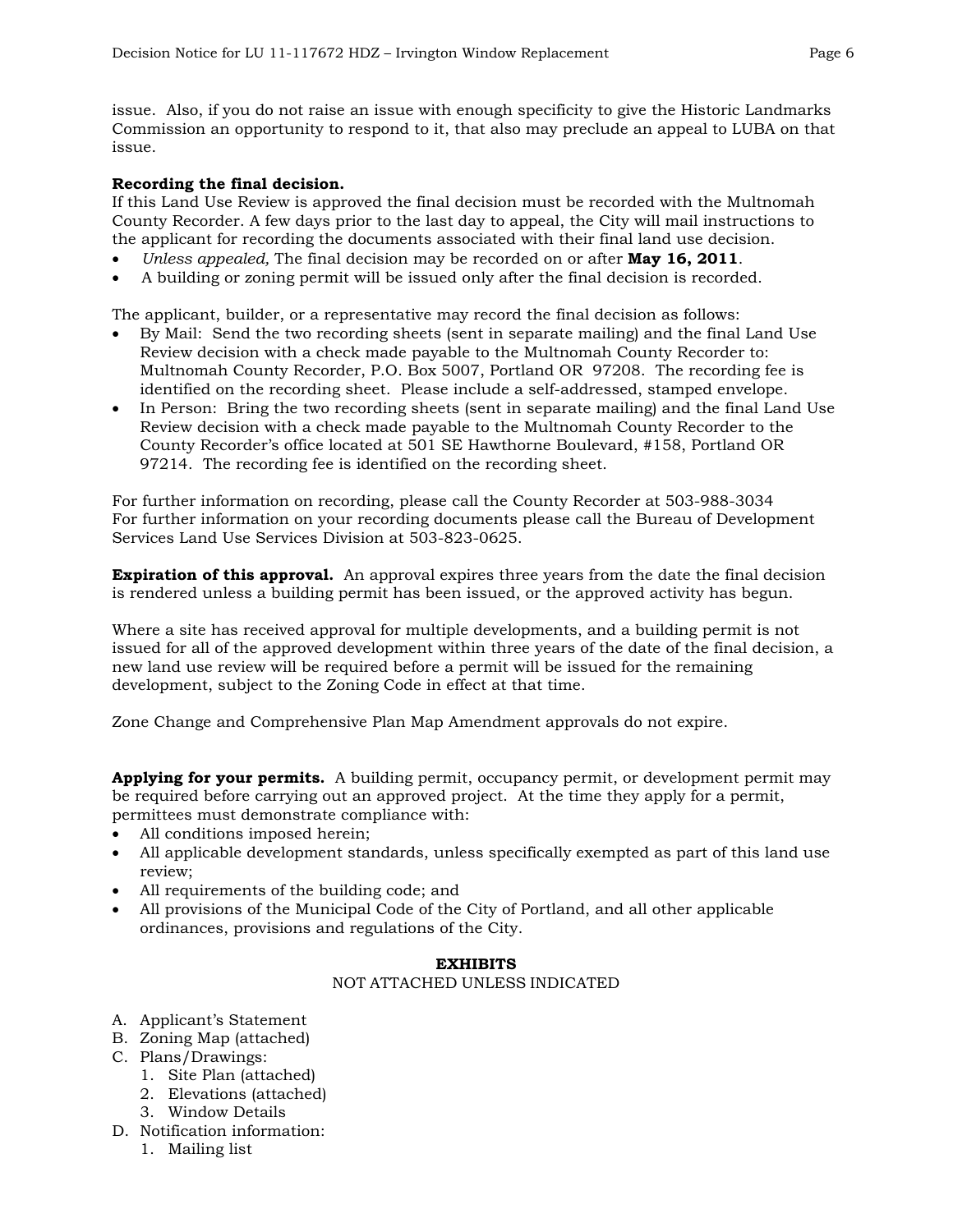- 2. Mailed notice
- E. Agency Responses:
	- 1. Water Bureau
	- 2. Life Safety Review Section of BDS
- F. Correspondence:
	- 1. Dean Gisvold, Chair of the Irvington Community Association Land Use Committee, April 18, 2011, approving of the proposal with conditions.
- G. Other:
	- 1. Original LU Application
	- 2. Site History Research
	- 3. Photo

**The Bureau of Development Services is committed to providing equal access to information and hearings. Please notify us no less than five business days prior to the event if you need special accommodations. Call 503-823-7300 (TTY 503-823-6868).**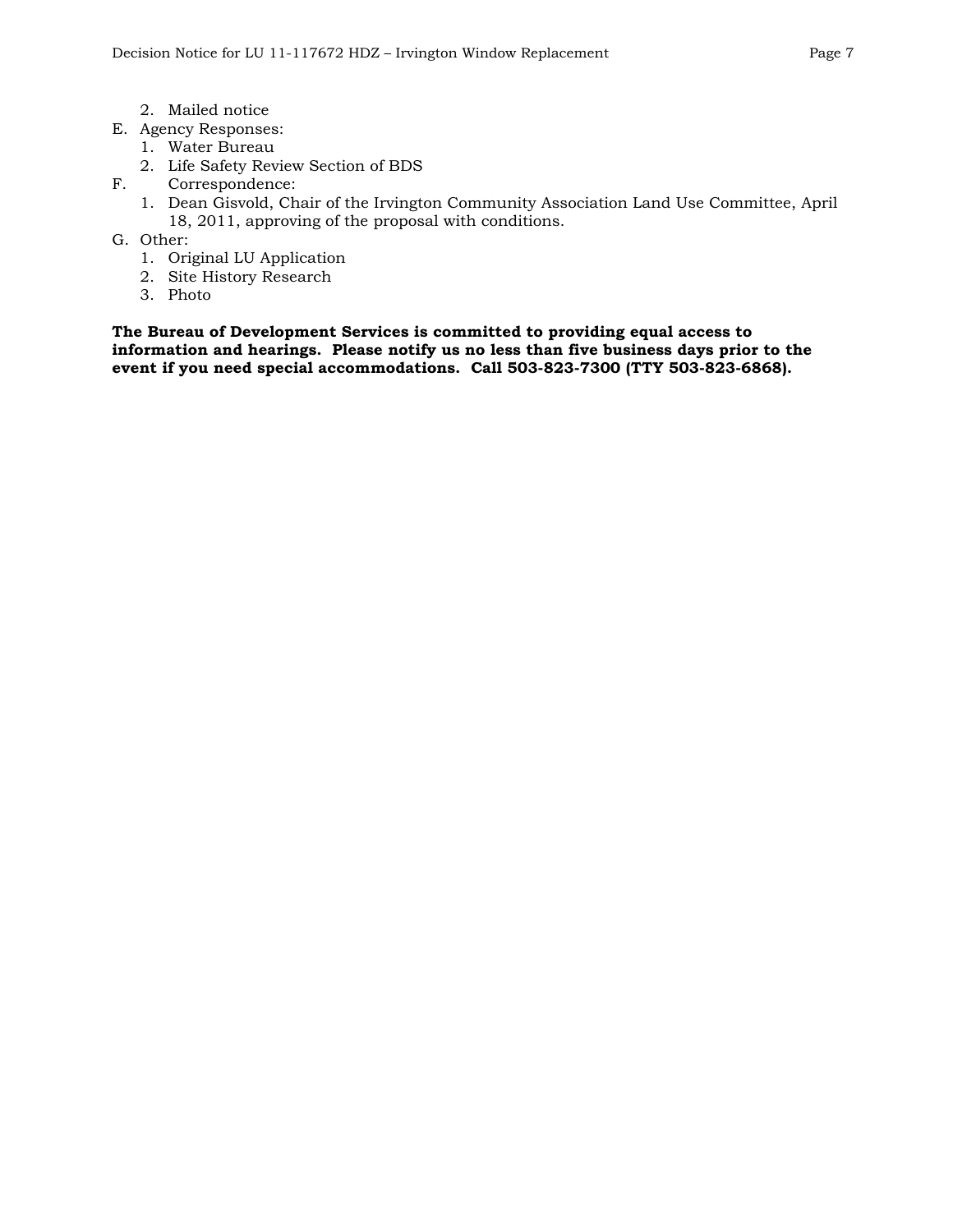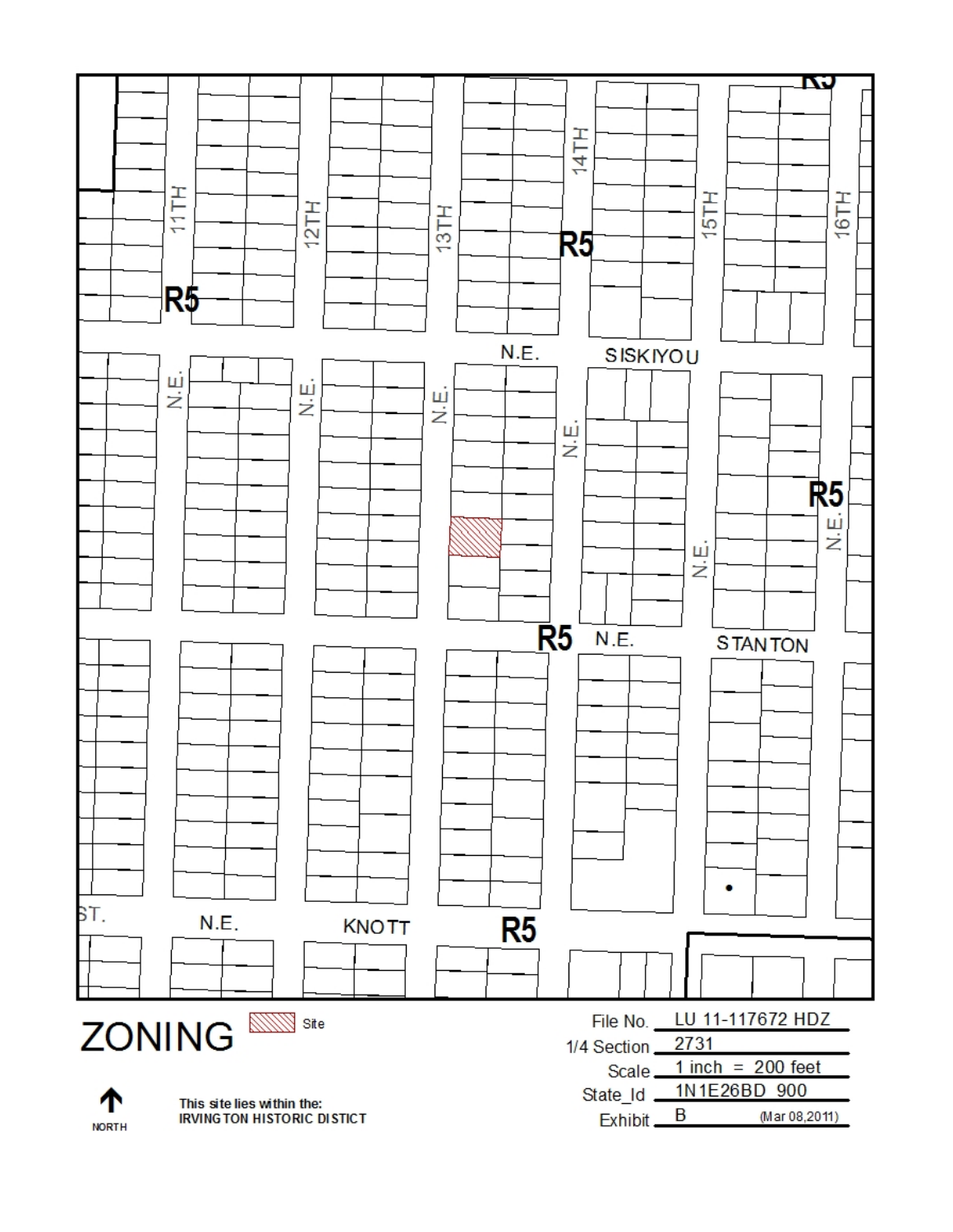